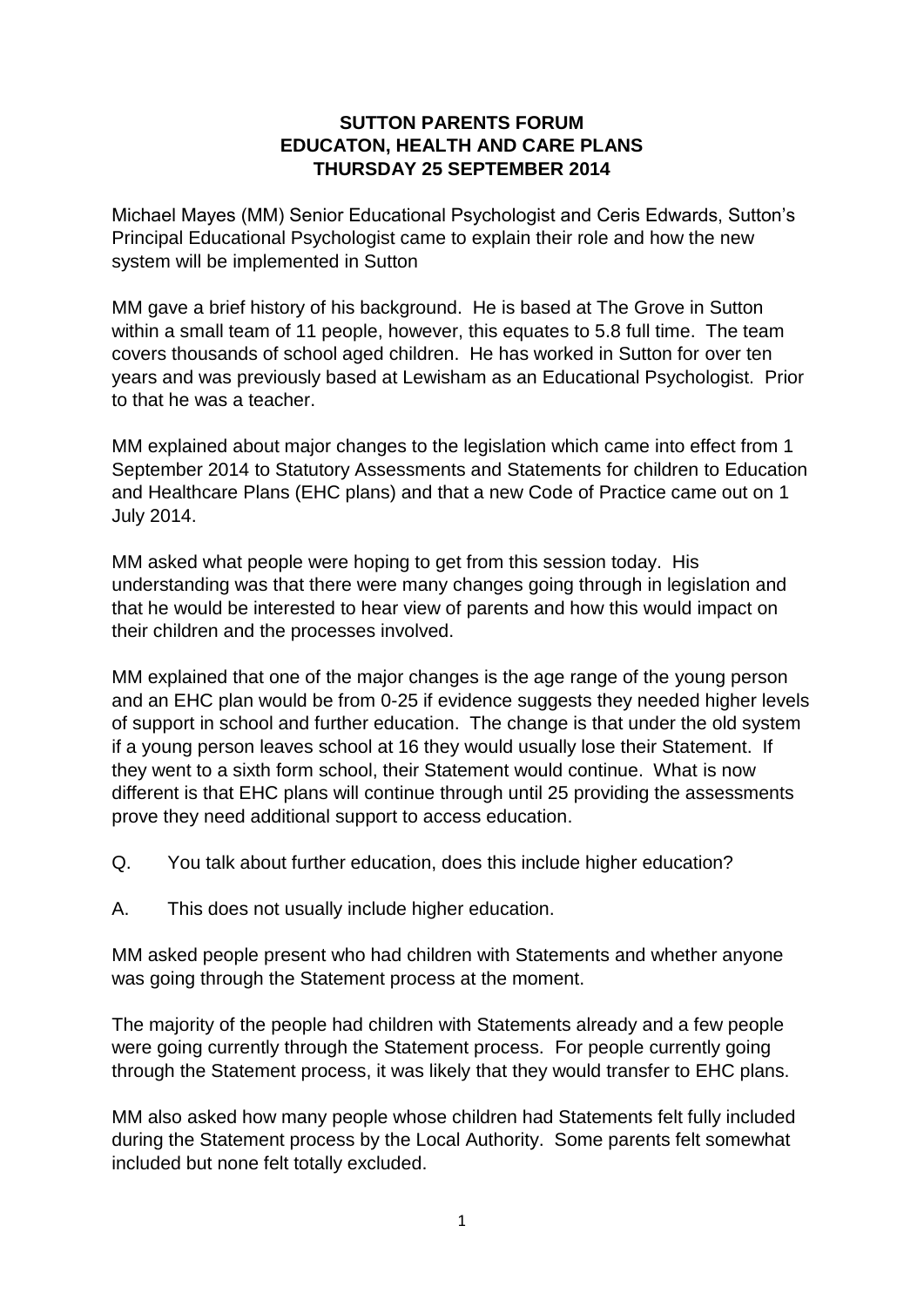MM explained that parents could get impartial parental support from Parent Partnership to help them. Parent Partnership explained that they are now known as the Independent Advice and Support Service and, although employed by the Local Authority, give impartial advice to parents. Sutton Parent Forum have been awarded the Voluntary Sector Contract to provide independent support for parents. The legislation is shifting the balance so there is a more up front approach to parents but the emphasis is that Parent Partnership will continue its role in the same way.

MM explained that the process will be based on person centred planning in terms of the young person's aspirations and outcomes in the process for the EHC plan. There will be meetings with the Local Authority, Health, Social Care and parents to take into consideration how best to reach the aspirations and outcomes for the young people; these will be managed in partnership with schools by the Local Authority.

- Q. Is it a legal requirement for Local Authority to attend meetings?
- A. There are a number of parts in the EHC plan where "meetings" appear. If that is the case, Local Authorities must attend (refer to Code of Practice 2014).

MM explained that the importance for Educational Psychologists is the focus on outcomes. In the past these were objectives like developing a skill which was rather vague and not describing the process in reaching an outcome. The EHC plan would focus on how to develop a skill and the resources that schools have to do this. The outcome set would be quantifiable as long-term aims and largely over the next six months what would be done to enable this outcome. The accountability of all involved will see from school if these outcomes have been achieved.

MM explained that if outcomes were not achieved, questions would be raised on what could be done differently to achieve these by all parties.

MM talked about the "Local Offer" and asked if people were clear on what this was and whether they had looked it up on the website. One parent said that Barrow Hedges Primary School was not listed on the schools involved. MM said that there were probably a lot of omissions at the moment, as this was a very large document. MM also said that if there was any other feedback there is a link on The Local Offer Website and all comments will be processed.

The Local Offer is linked to Sutton Council's webpage and MM stressed that it was important that people know that the Local Offer exists and the legislation is making people aware of what is available to you to meet Special Educational Needs in terms of advice to school and to parents. The website will be constantly evolving.

Q. Is there anything there which feels different from the process before?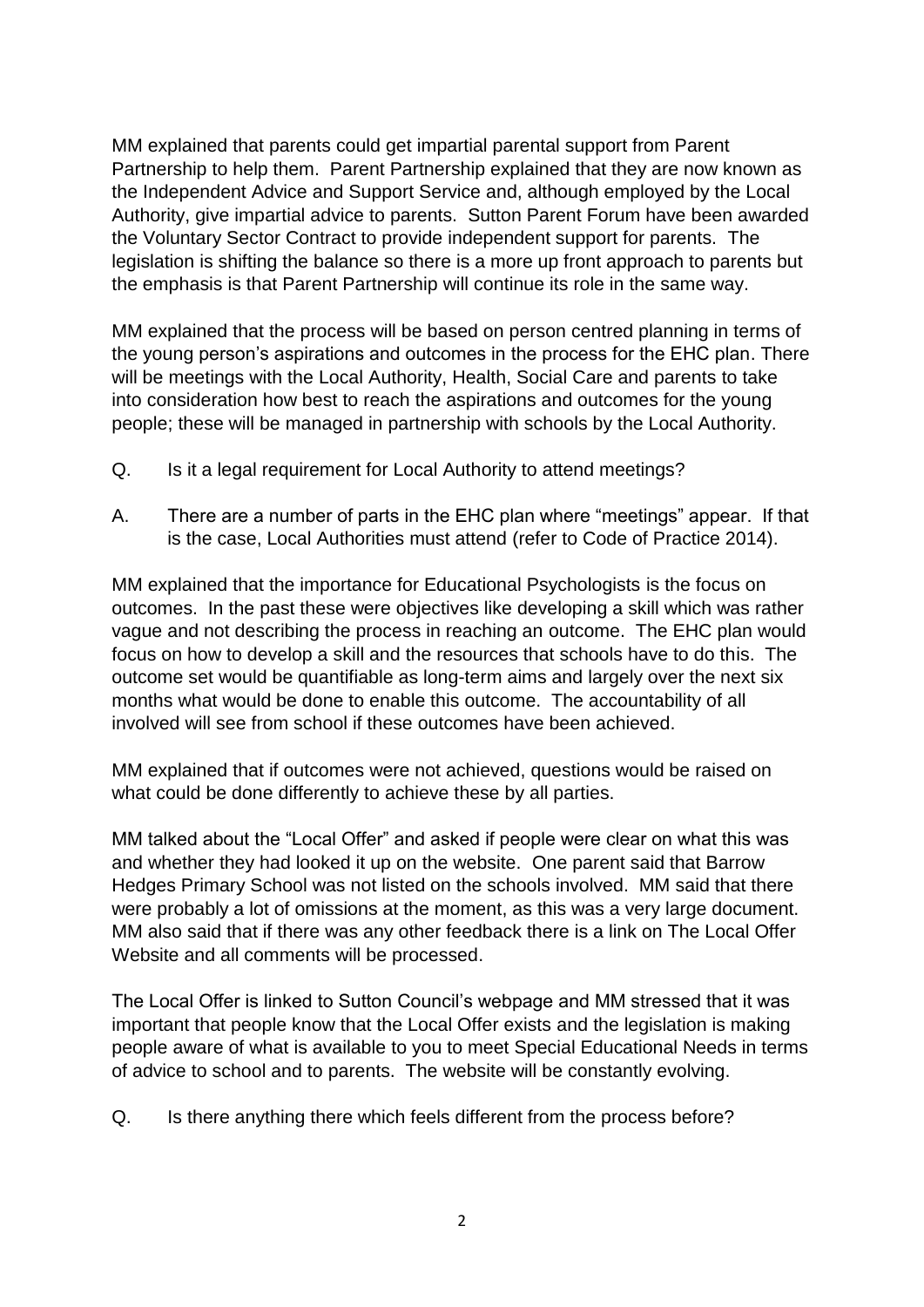A. School Action and School Action Plus will no longer be used as terminology as a part of the EHC plan. The terminology will be replaced by SEN support. Schools will not abandon this process and needs will still be identifiable. This has not changed in terms of identifying needs and the ASD service will still be available in schools. The website address for the Local Offer is [local.offer@sutton.gov.uk.](mailto:local.offer@sutton.gov.uk)

MM talked about the guidance on joint planning and commissioning of services.

- Q. One parent talked about having two children with Special Needs. One went to a school which damaged the child and the other child went to a different school. She said that the Local Authority would not support the decision for the second child to go to a named school but insisted that this child went to a school which was the closest, insisting that this was the right school, despite the parent feeling that the closer school would damage the child. How would the joint planning and commissioning of services deal with this scenario in the future?
- A. MM explained that in terms of commissioning of services, there would be a different emphasis. MM's understanding is around supporting better access through other means.

CE said that there is only a certain amount of money available we need to look at a better way of doing things. When the Local Authority commissioned education, they did not have to commission the best school but what will fit the needs of the child in the nearest location to home. CE said that the Local Authority will look at meeting the needs of a child as economically and as locally as possible, however the EHC plans should reduce this happening and the nearest place will be offered that can meet all the needs of the child with a successful transition to adulthood, which would not necessarily be the closest to the child's home.

- Q. What does this encompasses as it seems very woolly?
- A. The legislation suggests that if you have an EHC plan, this needs to focus on areas around Health, Education and Social Care, where there would be services which we hope would continue through transition to adulthood based on what the EHC issues are from 18 up to the age of 25. This is the responsibility of the Local Authority. The EHC plan can continue while you are in education but would not be available when you go to work, although there will be a small number of people who do still have an EHC plan when they go to work if it is felt that support is still needed.

MM explained the process of an EHC plan which starts with the first request for a Statutory Assessment of needs being received and acknowledged in the legislative timeframe of 1-3 weeks from when the letter is received (The timeline starts from the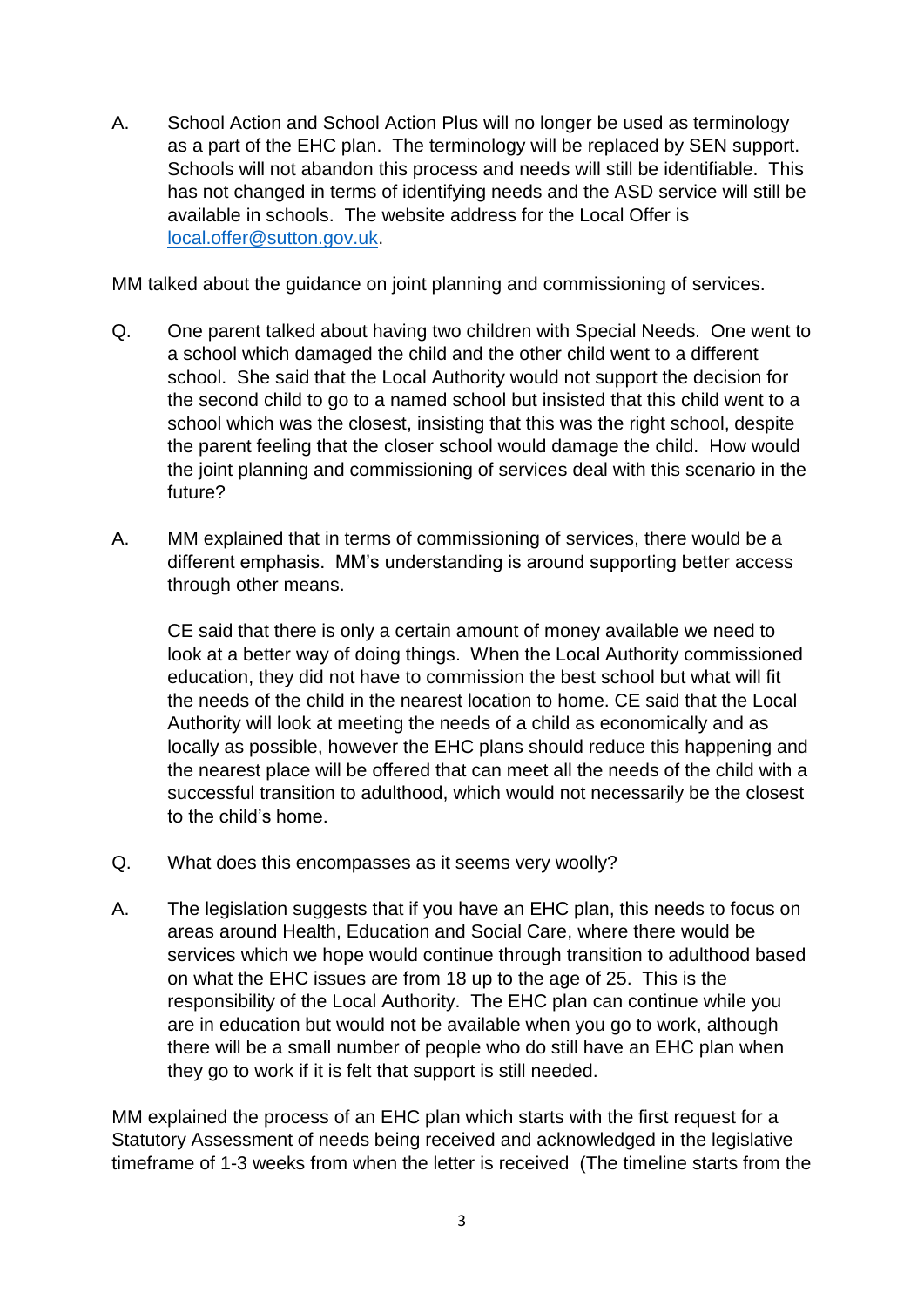day the Local Authority is notified of the request of the assessment). During this time a member of the SEN team, Head Teacher, Educational Psychologist, SENCO, someone from Health and someone from Social Care will submit evidence which will be taken to an assessment panel.

During weeks 4-10, if the assessment has been agreed, then the process will begin and the parent and professionals will be advised with a copy given to the school. A date will be set for the Planning Meeting and the family will complete the "All about Me" page on the child. A decision will be made on whether the needs can be met with additional Element 3 funding outside an EHC plan and a meeting at school will be arranged to sort out the provision required.

- Q At what point will people transfer from a Statement to an EHC plan?
- A. People who have a Statement which has been agreed before 1 September 2014 should continue with this under the Education Act 1996. If you started the process under the old Act, you will be asked if you would like to transfer to the EHC plan instead. Letters will be going out from Colin Pates explaining this.

During weeks 14-16 the aim is to produce a draft EHC plan. The draft plan must be issued to parents of the young person and they must have 15 days to make representations about the content. LA Officers must be available for a meeting with the parents/young person during that period. By week 20 the Final EHC plan must be sent to the family naming the placement. The process has been reduced from 26 to 20 weeks reducing the administration time involved.

CE explained that the decision in issuing an EHC Plan sits with the Resources Panel who have the money.

- Q. How do the Educational Psychology Service fit into the EHC plan?
- A. In terms of practice, they have always worked in practice along the lines of the new legislation. The first involvement is where a referral comes from school or parent. MM would start with a consultation with the parent and school right from the start of the first referral. Dialogue is essential with consultants involved over time with graduated support also over time. The Educational Psychologist would get involved and schools would have to demonstrate that, despite support, the child has not made progress. This involves understanding what the parents', schools' and child's perspectives are and sharing an understanding of the concerns.

A referral may come because a child is not mixing with other children in the class, preferring to stay outside the social circle and who struggles with group work. The Educational Psychologist (EP) would then do an observation and think about ways to support the child in mixing with their peers. The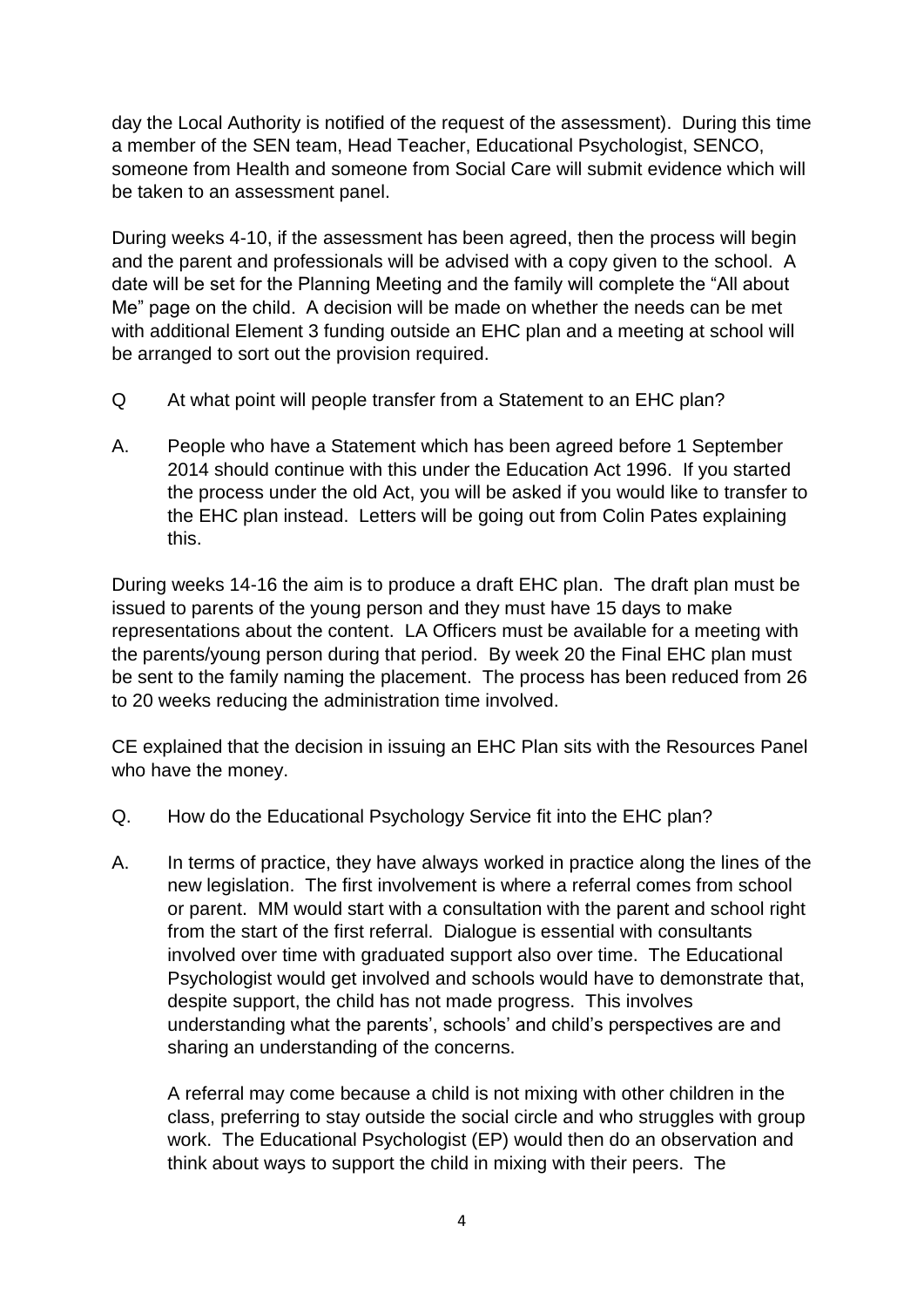Educational Psychologist would work with information from parents and the school directly and focus on outcomes. In terms of work, the EP would then think about where the child is now, based on all evidence and a realistic outcome in a term of half term based on the strategies used by the SENCO and parents. The emphasis is now more highlighted on outcomes, although a similar process is used to achieve these.

An outcome needs to be predicted at the next stage, based on evidence of where the child would like to go and a bit of guesswork, looking for a secure direction and travel but also about thinking about access to a course or vocation they want to do and the route used to achieve this. Predictions need to be three monthly or yearly.

MM said that 1000 Statements need to transferred to EHC plans in the next 3½ years. The role of the Educational Psychologist will be to bring up-to-date evidence from meeting with parents and schools to make a transition to an EHC plan to reflect the child's needs.

CE mentioned in the last count in the London Borough of Sutton that there were 1,076 people who have Statements from 2-19 years and they have 3½ years to transfer these Statements to EHC plans. The Educational Psychology service have to do this over 3 years and have been an extra six months in case the targets are not met. The process for transferring from a Statement to an EHC plan will take 14 weeks instead of 20 weeks.

The Local Authority will be looking for evidence to support carrying out a full assessment for an EHC plan. The first part of the process will be to get together with interested parties and other professionals and look at evidence, checking that this is all up-to-date and what else needs to be done. A description of the need of the child is then presented and the Statement is re-written from objectives to outcomes which should be the same. In some cases this is ok but other cases can be more complex. In terms of Educational Psychologists, extra time can be given to schools to make sure they have enough time to do this properly.

- Q. Do we do this from the Statement and/or the EHC plan?
- A. The cover print for the EHC plan was issued on 28 August 2014. All young people who are in transition this year will move over to an EHC plan. Years 11 or 6 will be given priority where they are in mainstream schools and where they are transferring from primary to secondary education. The EHC plan for children in Year 6 must be finalised by 15 February 2015 and for Year 11 this must be finalised by 31 May 2015. The Educational Psychologist will ask for children in Year 9 to be moved to EHC plans so that they can start the transition to adulthood.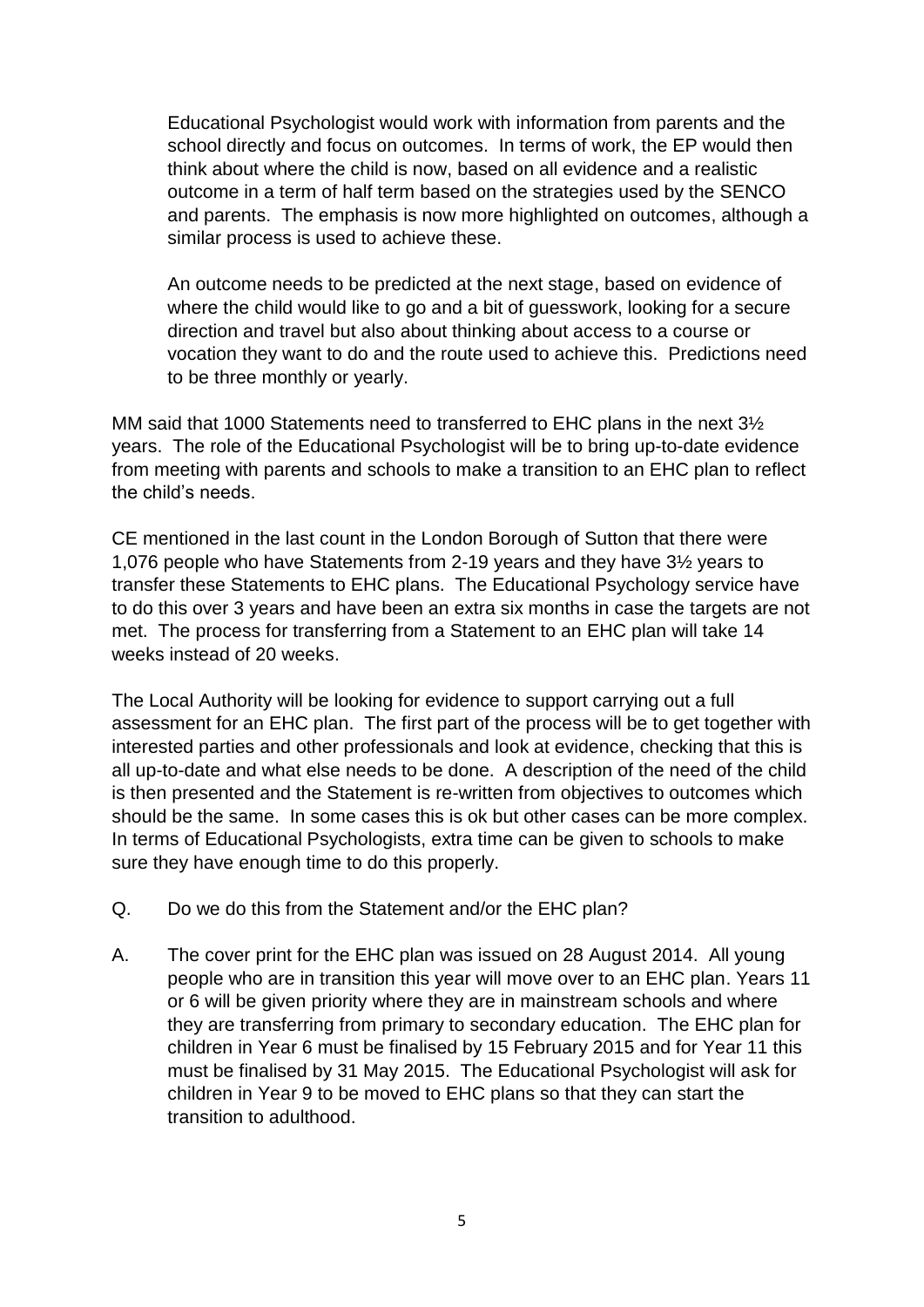CE stated that young people in Year 2 will also be given priority for an EHC plan as they will be moving to the next Key Stage in their education. At the moment there are 358 children with Statements in Years 6, 9 and 11. The plan is to get 358 transitions to EHC plans this year. For children starting the assessment process there are 78 and 142 new children needing Statements. However, the figures may be lower than that but they are somewhere in the region of 100.

- Q. Is there a remit to do an EHC plan if the Panel thinks it is necessary?
- A. CE stated that this is a possible part of the process. If there is a child in Year 11 who is not going into education or training, they may have additional needs and the EHC plan will be a person centred plan. If the child has had an EHC plan is in place from Primary to Secondary school, then nothing will be taken away.

From April funding was changed so the first £6,000 per annum for any child will be targeted through school. All schools must pay the first £6,000 per annum towards SEN and the Local Authority tops this up if necessary. Some older Statements have support in place with £3,000 per annum for the child, but children in this category would not get a Statement or EHC plan, so these people might be at risk. The Government has said that each child that has a Statement will receive an EHC plan.

- Q. Would the plan stick with a child if they came out of borough?
- A. Yes, this would transfer like the current Statement does until the new borough complete the assessment process.
- Q. The Statement is usually adopted into the borough. Would the Local Authority adopt a Statement out of borough?
- A. Yes, it probably would.
- Q. What about children needing a Statement in Year 14? Would this transfer to an EHC plan?
- A. Yes, where necessary.
- Q. At what point should a process be instigated towards an EHC plan for young people in Year 14?
- A. CE has a meeting with Colin Pates at the Local Authority about this next week and will raise this then to get an answer. Colin Pates will be sending a letter to CE in due course.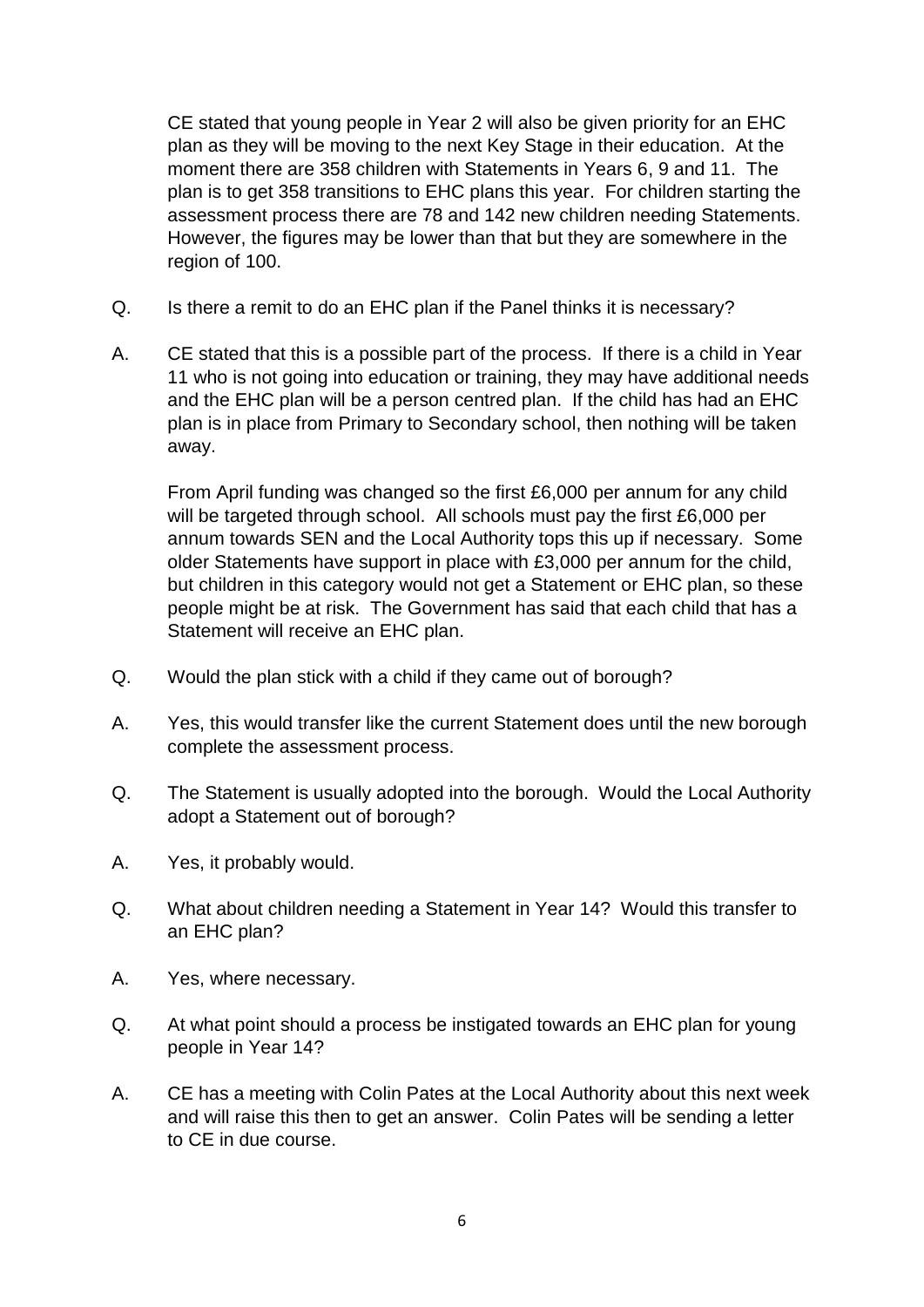- Q. What about students where their Statement has lapsed and where do they stand in the transition process to an EHC plan?
- A. These students will need to be assessed for an EHC Plan by September 2016 and any changes will need to be added, however it will not be done this year. They will also need to have a Learning Disability Assessment. Therefore, anyone who needs additional support will need to reapply if their Statement has elapsed.
- Q. What about children in Year 2? Can an EHC plan be done sooner?
- A CE is not sure of the answer and would need to ask the Local Authority about this.
- Q. Do the SEN team have enough people employed to do this?
- A. CE said that additional staff have been employed but does not know if they have enough people. CE will ask for something to be put on the website to say how they will tackle large numbers, what to expect and what help will be available.
- Q. If you have a child in the transition years, will this be part of the Annual Review?
- A. Ideally, yes. If there is an Annual Review in the next two months, probably not. You will receive a letter from the SEN team to say that you will be transferring to the EHC plan process.
- Q. Do you have to have a transfer meeting?
- A. No, but CE would recommend you have a meeting, especially as this is about outcomes.
- Q. Is the Educational Psychologist always involved in all transitions to EHC plans?
- A. CE stated that there are extra staff but this will depend on how long they have been involved. The Local Authority must be consulted by the EP. Where parents request this, an EP should be involved and also where the Statement is out of date. The EP will check what advice has been given, however if the parent wants the EP involved, they will be.
- Q. When is the Statement too old?
- A. In the majority of cases the EP would want to see this changed and older children's aspirations mentioned. CE suggested that the Statement was too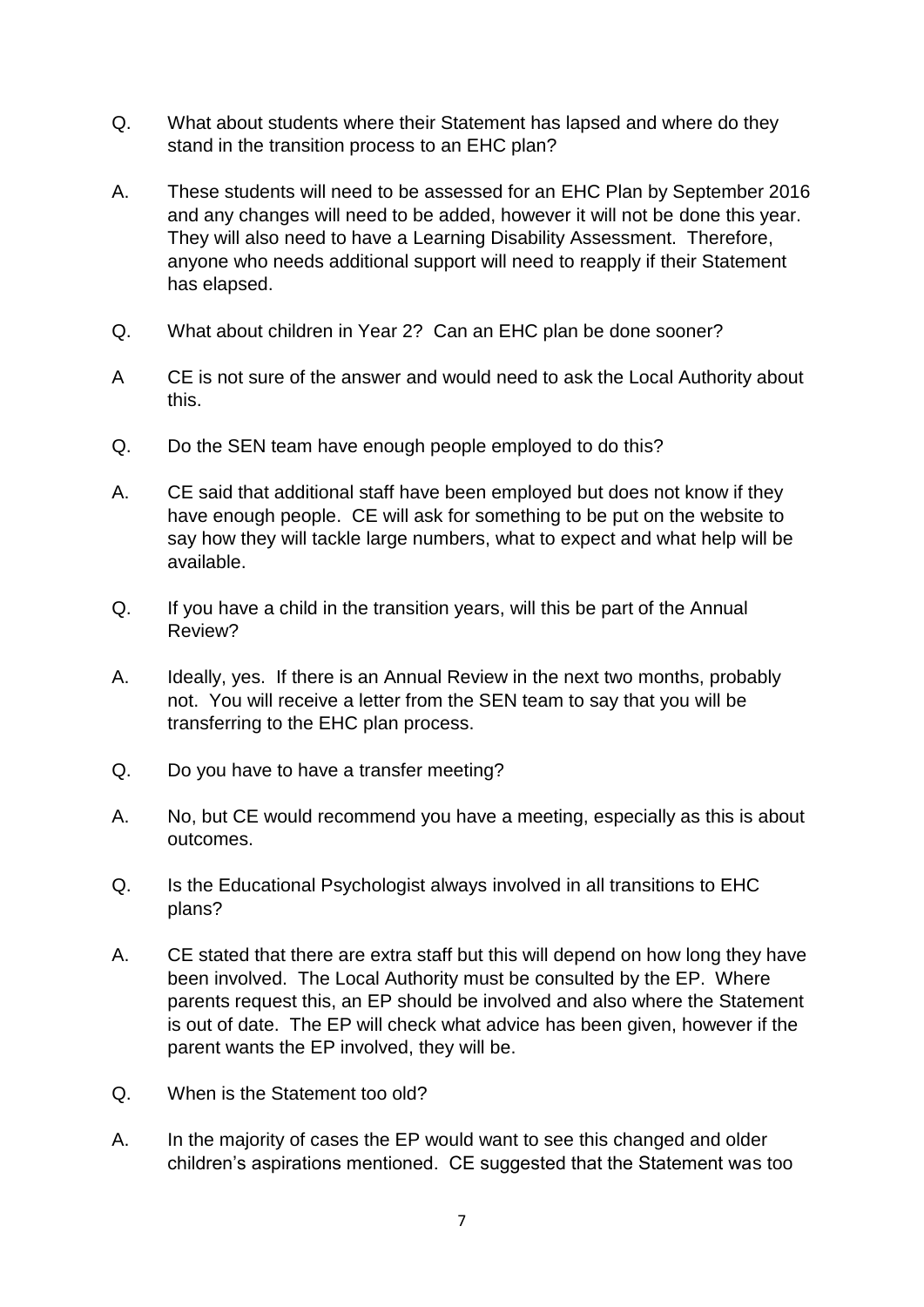old if it was four years' old or more. Some children will need full reassessment and some will not.

- Q. Will social needs be included if the child's academic needs are ok and will these needs transfer to an EHC plan?
- A. Yes, there will be support, especially when they go to college.
- Q. If a child is at a specialist school where there is an EP already there, would they submit a report directly or would the Local Authority want the EP service here to meet with them to get a rounded report on the child?
- A. CE said that this would depend on the contents and issues. The Local Authority will look to the school's EPs to submit advice and joint working would be preferable.
- Q. What about the people who do the assessments? Who are they?
- A. They are the SEN workers from the Local Authority.
- Q. A parent has a son in Year 9 and an assessment was last done in Year 4. Where do they stand?
- A. CE assured the parent that her son will get an assessment but this would have to be formalised.

There are discussions taking place and there will be joint working across the boroughs which apply if you are in Merton, Kingston or Croydon.

- Q. A parent has an amendment that they want incorporated in the old Statement but the Local Authority will not put this in. The Tribunal date will take place before the EHC plan comes into effect. Can he get an assessment before the EHC plan starts?
- A. CE said that you can pay for this yourself and go privately or ask the Local Authority to bring forward the transfer from a Statement to an EHC plan.
- Q. A parent is starting the Statement process and asked how often the EP carries out Annual Reviews.
- A. CE answered that Annual Reviews may be carried out as often as necessary and may be termly. However, the Local Authority have to carry out a formal Annual Review yearly.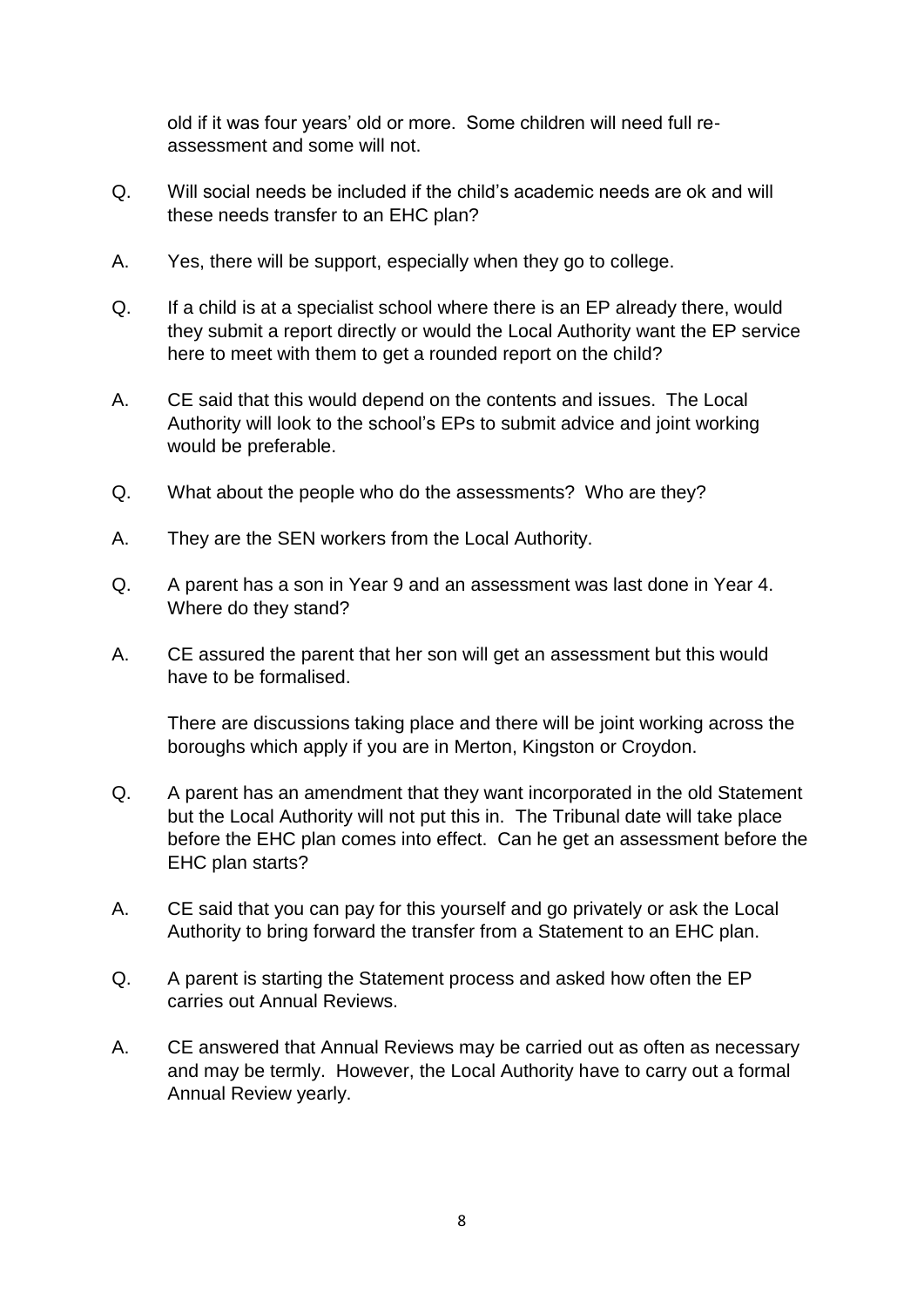- Q. A child in Year 6 has a Statement due in November 2014 and the parent has heard nothing from the SEN Team. Does this mean she will be transferred to an EHC plan?
- A. CE stated that an Annual Review should take place beforehand. The SEN team should be contacting you and that she would take this back to the Local Authority.
- Q. A referral form has been received. Does the 20 week process start from then?
- A. There are two separate processes going on. Some young people need to be assessed by an EP which will feed into the EHC plan, but a separate assessment will also need to take place whereby the EP will be looking at the school's advice and through their notes.

The 20 week time frame starts from the date the SEN Team receive the request.

- Q. There are no forms on the Sutton Council website to complete but a parent has seen them on another Council website. Can this be put on the Sutton website?
- A. MM confirmed that it was about communication and security. There is a duplication of work issue which needs to be combined but this will need to be done. There needs to be someone to answer questions and acknowledge these.
- Q. A parent stated that she found it difficult to trust people as communication was not very clear. How can we overcome this?
- A. CE stressed that you have to trust people and the best way forward would be to request an Annual Review by writing to the SEN department requesting this, as a member of the SEN team should be in attendance.

The Parents Forum Steering Group said that they can raise this matter at the Partnership Board and ask someone to address this with the SEN team.

- Q. In the transition from Statements to EHC plans, will this go back a year and be looking at the new Years 6, 9 and 11?
- A. CE confirmed that that is what has been recommended; to change in the transition years.
- Q. In view of all the changes from Statements to EHC plans, is there any scope for the SEN lines to be open for longer?